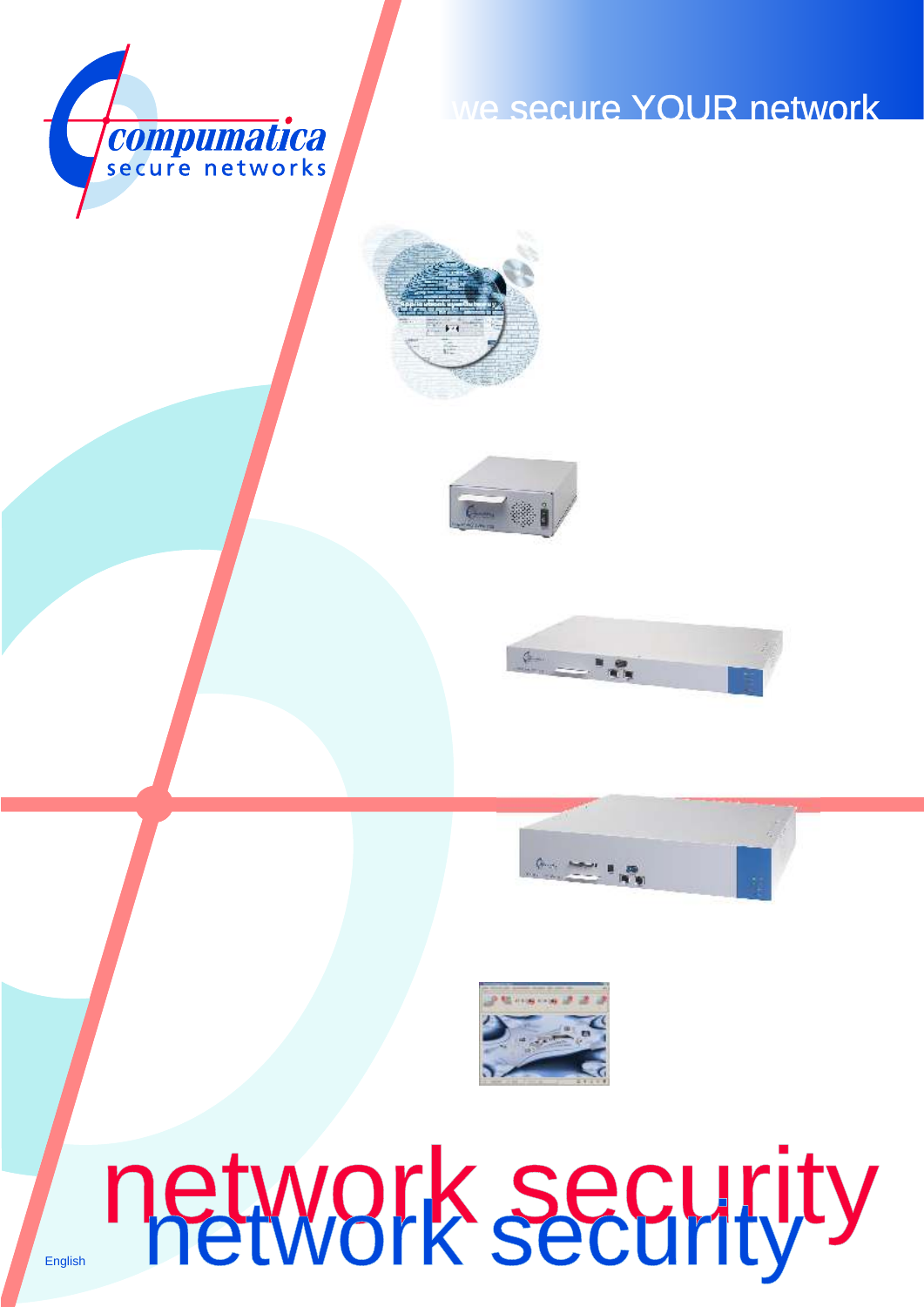#### **CryptoGuard VPN family**

The CryptoGuard VPN 5000 family is a flexible (cost-)effective security system, completely developed by Compumatica. It is deployed in highly sensitive areas. CryptoGuard VPN enables the secure and confidential communication within a single LAN and in protected linking of several LANs, even over public networks. Sensitive data is protected against unauthorized use during transportation over insecure public networks.

#### **Features CryptoGuard VPN**

- Encryption on layer 2, 3 and 4
- Packet filter firewall, protocol, source-destination
- **•** Black box transparent mode, not detectable
- **•** Simple integration in existing networks
- **•** IPsec encryption and authentication
- VPN mode: payload encryption, no data expansion
- Perfectly qualified for satellite communication
- Latency less than 1 ms.
- Algorithms: AES up to 256bit, 3DES
- **Customization possible e.g. S-boxes and algorithms**
- **.** Strong pseudo random generator, hard- or software
- Redundancy based on OSPF or STP
- Support of VLANs
- Support of jumbo frames
- Security components: CF-card and smartcard
- Scalable throughput up to Gigabit connections
- **•** Hardened Operating System (COS)

#### **Mobile communication**

Compumatica offers several complementary solutions for remote communication.

Our CompuWall in combination with a Windows client. From everywhere in the world: working as in the office. All information can be available. If you combine CompuWall with our secure GSM encrypted voice, SMS and encrypted mail can be implemented.

CryptoGuard VPN Client is a software solution for the encrypted communication of a single PC or laptop with a central server or company network.

#### **CryptoGuard VPN 500**

CryptoGuard VPN 500 is the smallest model of the CryptoGuard VPN product-range. It represents an cost-effective solution for individual PCs, small networks and servers. CryptoGuard VPN 500 provides the same features as the other models of the product-range.



#### **Highest security for voice, data and video over IP**

# **VPN solutions for Intranet and Internet**

#### **CryptoGuard VPN 5000**

CryptoGuard VPN 5000 secures your Fast Ethernet network connections using standardized encryption algorithms (AES) and protocols (IKE and IPsec). Next to our proven CryptOn technology for secure key storage, CryptoGuard VPN 5000 supports smartcards as well. Networks with a capacity up to 100 Mbps full duplex are supported.

#### **CryptoGuard VPN 5000 Gigabit**

CryptoGuard VPN 5000 Gigabit is the top model of our proven quality CryptoGuard VPN product-range. Apart from the usual security needs, CryptoGuard VPN 5000 Gigabit also meets the performance requirements of a Gigabit Ethernet network with throughput up to 1Gbps.



 $6 - 15$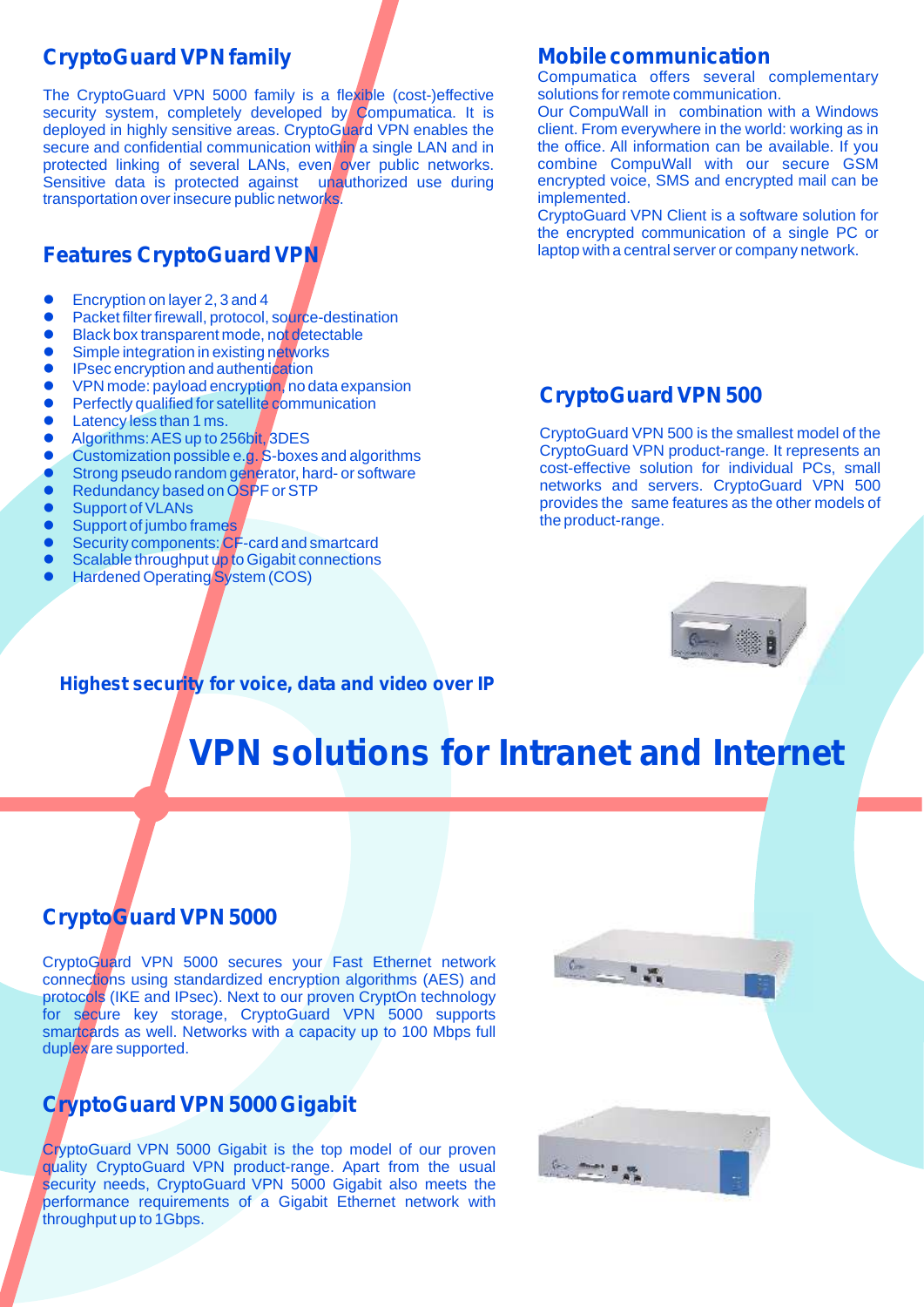

#### **Security Management Station**

The Security Management Station (SMS) allows the central management of the several security components (CryptoGuard VPN, CryptoBastion) with versatile options and a user-friendly interface. The rules are defined in the SMS and the security components will be configured automatically, conform to the topological information. Furthermore, the SMS offers an intelligent key management system and several options to configure VPNs. To prevent a classic attack on firewall systems, the communication between the SMS and the security components is encrypted with modern algorithms. The SMS can easily be integrated in an existing network and enables virtual network computing all over the world. The SMS is "the heart and the brain" of the network security system.

# **Central Security Management**

Help K.

End

| Detected Cuptoboard<br><b>Kissan</b><br>Location<br>Viersings 1 | CG VPN 5000 SC 1<br>AC dept. C<br>54.22.01 | Atthurs<br><b>Briench</b><br><b>NONE</b> | 19215870174                                           | Show in Topolog<br>Show-Edit<br>Shell                   |
|-----------------------------------------------------------------|--------------------------------------------|------------------------------------------|-------------------------------------------------------|---------------------------------------------------------|
| 3.EMAR                                                          |                                            |                                          |                                                       |                                                         |
| Artions                                                         | -Automication-                             |                                          | Cyronne <sup>+</sup>                                  |                                                         |
| Containing                                                      | Communication                              | <b>Beat rand</b>                         | J Keep current SMK<br>(0.g) active redundancy system) |                                                         |
| 平顶压                                                             | <b>Farmont</b>                             |                                          |                                                       |                                                         |
| Pásyvoné                                                        |                                            | Communication feet                       | AES 256 Ert                                           |                                                         |
| <b>HOUR</b>                                                     |                                            |                                          |                                                       |                                                         |
| <b>Restundantly</b>                                             | -Natural max-                              |                                          |                                                       |                                                         |
| <b>CTR</b>                                                      | in admires                                 | 192.168.10.174                           | shifts lost be performed on the need that I           | The personalization and the recent in systematic furing |
| International                                                   |                                            | 192.188.10.82                            |                                                       |                                                         |
| Legitors.                                                       | SMITLAUTINU                                |                                          |                                                       |                                                         |
| CO/SA list                                                      | <b>UMIL DIRINING</b>                       | 192108.1082                              |                                                       | CGVPN                                                   |
| Connections                                                     | <b>FURNISH HUGH</b>                        | 255 255 255 B                            |                                                       |                                                         |
| <b>Fasture nat</b>                                              |                                            |                                          |                                                       |                                                         |
| SNILLE                                                          |                                            | Get network data via network.            |                                                       |                                                         |

|                                          | <b>CONTRACTOR</b>                                                                         |
|------------------------------------------|-------------------------------------------------------------------------------------------|
|                                          | COVERS SOLD<br>THE ENGINEERING SERVICE<br><b>CONTRACTOR DE LA CONSTANTIA DE MONSIEURE</b> |
|                                          |                                                                                           |
| <b>FULLILLAURA E</b>                     | local Suprimes   Smooth Streets                                                           |
| Eignester aussi CG 171 hose              |                                                                                           |
| Carri Edition                            |                                                                                           |
| Impound rental                           | AES ANTIQUOI LITH EIG.                                                                    |
| Net Jeller (max. 1972)<br><b>STERNIK</b> | <b>Conset</b><br><b>O</b>                                                                 |

#### **High-level overview**

- Generation of secure connections using profile mechanisms
- **Visualizing of connections**
- **Automatic rule generation with fault tolerance** checking
- Intelligent, central and secure key management
- **Hardware or software random generation**
- **•** Monitoring and alarm mechanisms
- SNMP interface
- **•** Batch-job scheduling
- Redundancy mechanism

| 4 年 4 日 年 |    | 日の通り | 12 13 | an-<br>1947 |
|-----------|----|------|-------|-------------|
|           |    |      |       |             |
|           | 18 |      |       |             |

#### **Features**

- **Centralized Security Management**
- $\bullet$  Downward compatible up to the first release
- $\bullet$  Unix based operating system
- **C** Central data backup and restore
- **Inderlying high performance database**
- **P** Access control and role based administration **•** Easy integration in existing network infrastructures
- Encrypted communication between SMS and security components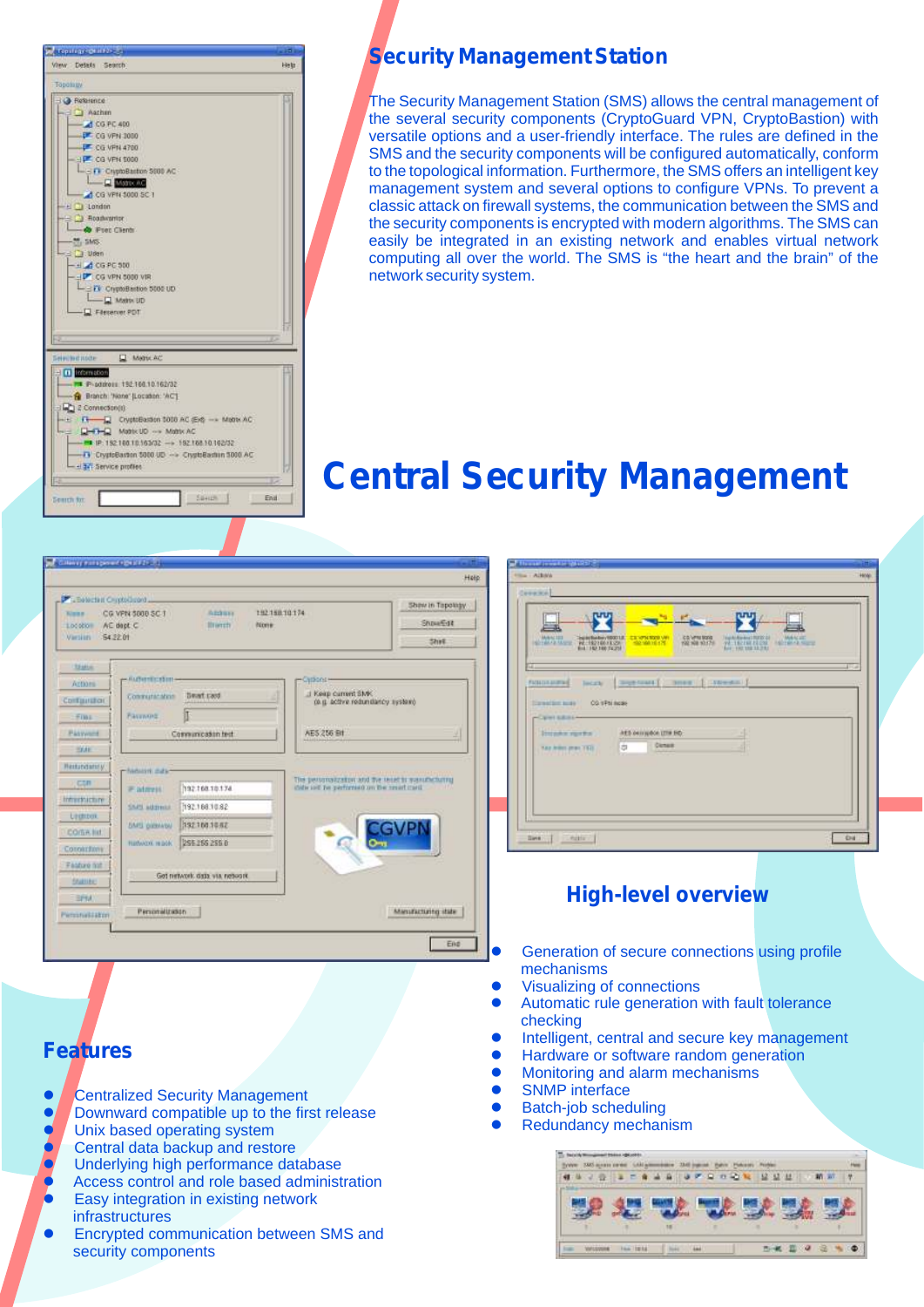

Misconfiguration is prevented by the applied principle

*"Everything is strictly prohibited, unless it's explicitly allowed."*

### **CryptoBastion**

The CryptoBastion as application level firewall separates the attached networks logically and physically. The entire network traffic between the connected subnets is checked and granted by this single entity.

Proxy applications for the most widespread services establish the connections for the desired services and protocols.

The versatile, modular CryptoBastion offers Unified Threat Management because of the newly implemented features:

**Notwork** u  $\overline{R}$ Ŵ  $\mathbf{R}$  $\mathbb{N}$ 

OpenVPN SSL secured client as well as site2site access Host-IDS Every file system change will be reported AntiVIRUS Check for malware for HTTP(S), FTP, ESMTP and POP3 AntiSPAM Dispose unwanted mails for ESMTP and POP3

High availability through two CryptoBastion firewalls, either in active/active or active/passive mode, load balancing enabled selectively.

| SEIT'S                                  | gw01.intern.compumatica.de                                        |                                                                                                                                                        | Current services configuration               |                                                                                                                                                                                                                              |
|-----------------------------------------|-------------------------------------------------------------------|--------------------------------------------------------------------------------------------------------------------------------------------------------|----------------------------------------------|------------------------------------------------------------------------------------------------------------------------------------------------------------------------------------------------------------------------------|
| ervices<br><b>IN</b><br>ost-IDS         | Configured at:<br><b>Upfärtnir:</b>                               | Seftware version: 5.40.0 (+ 2 updated)<br>Local time: Wed 10 Sep 2008 14:50:31 CEST<br>Wed 03 Sep 2008 13:34:08 CEST<br>70 days, 23:50 (69 days, 6:32) | Virus scanner:<br>Sauten<br>protection: POP3 | Ok. activated for services: HTTP,<br>ESMTP, POP3, FTP<br>Ok. activated for services: ESMTP.                                                                                                                                  |
| laintenance<br>iagnostics<br>bgout      | License status:<br>Token number:<br>Virus database:               | will expire on 10/14/2008 (in 34<br>$d$ avs).<br>00000015<br>Version 8207 from 09/10/2008<br>12:58:40                                                  |                                              | HTTP proxy: activated, 4 connection rules<br>ESMIP prong activated: 4 connection rules<br>FTP proxy: activated: 2 connection rules<br>Telnet proop: activated, 1 connection rule<br>NNTP proxy: activated, 1 connection rule |
|                                         | <b>Status</b>                                                     |                                                                                                                                                        |                                              | POP3 proxy: activated, 2 connection rules.<br>RTSP proxy: activated: 1 connection rule                                                                                                                                       |
|                                         | <b>Flunkoval:</b>                                                 | <b>ACTIVE</b>                                                                                                                                          |                                              | TCP relay: activated, 9 connection rules                                                                                                                                                                                     |
|                                         | CPLE                                                              | 8%                                                                                                                                                     |                                              | UDP relay: activated; 1 connection rule                                                                                                                                                                                      |
|                                         | <b>FLAM:</b>                                                      | <b>33% of 499 MB</b>                                                                                                                                   | Management                                   | NETD proxing inclusionsted                                                                                                                                                                                                   |
|                                         | <b>SMAK</b>                                                       | 0% of 753 MB                                                                                                                                           | press;                                       | activated. 3 connection rules                                                                                                                                                                                                |
| ony - Firebran<br><b>GATRIS CHATELE</b> | Nomber of<br><b>DFOCESSER:</b>                                    | 84                                                                                                                                                     | <b>HA/Chister:</b>                           | OpenVPN: Ok, B clients connected<br>not activated                                                                                                                                                                            |
| <b>PROSEN</b>                           | smiliting go 3                                                    | 2% of 36816 MB                                                                                                                                         |                                              | SNMP: active                                                                                                                                                                                                                 |
| <b>Entrance</b>                         | Mail partition:                                                   | 1% of 36817 MB                                                                                                                                         |                                              |                                                                                                                                                                                                                              |
| <b>Service 15</b>                       | Quarantage<br><b>Bad malls:</b><br>manuelle 0<br>stand to their O | 15369                                                                                                                                                  | Interface<br>oth0<br>ath1<br>e <sub>th</sub> | Link<br>Speed.<br>100Mb/s (Fult)<br>t00Mb/s (Fulf)<br>100Mb/s (Fulfi                                                                                                                                                         |

### **Strict and reliable Firewall security!**

#### **CompuWall**

is the flexible CryptoBastion stand-alone firewall solution with web management for security sensitive network administration. It combines a high security standard with outstanding performance. The CompuWall is managed via a SSLsecured browser connection and provides an intuitive graphical user interface. Configurable proxy applications are available for HTTP(S), FTP, Telnet, (E)SMTP, NNTP, POP3, RTSP, NET8, TCPR and UDPR.

CompuWall features the special option to realize secure user authentication by means of mobile phone authentication, in addition to simple password, one time password, LDAP and/or RADIUS authentication.

#### **CryptoWall**

is the high-end security solution in a multi-stage security environment. By applying different hard- and software modules, solutions can be customized individually. Security sensitive enterprises can choose from various active firewall elements, different platforms and operating systems, define proxies and equip the firewall system with extra functionalities. CryptoWall is based on tested-and-assured certified firewall components.

A CryptoWall consists of a combination of CryptoGuard VPN and CryptoBastion components.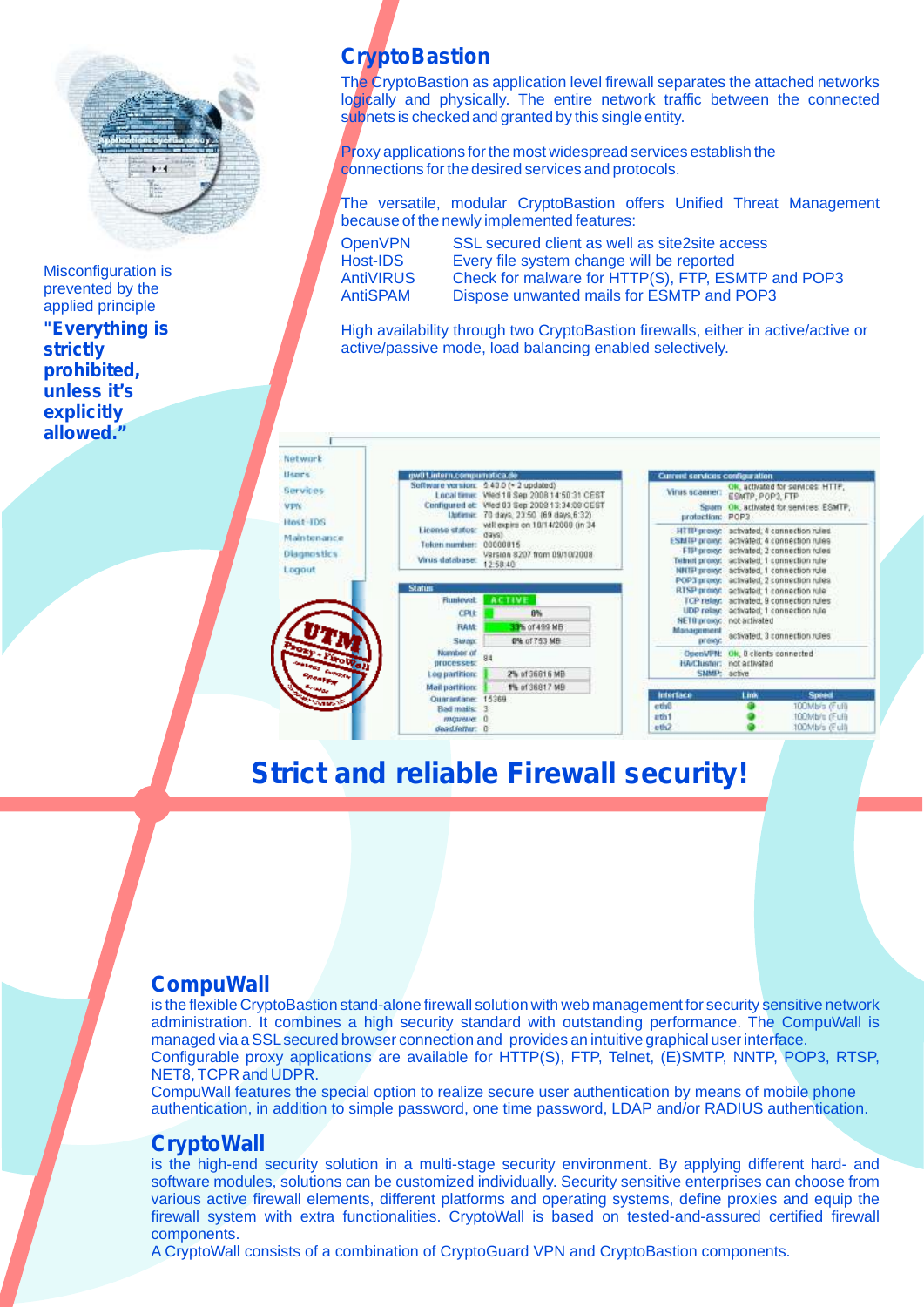Sharing data, voice, and video, internally and between companies and organizations has increased dramatically over the last years. The value of information is enormous and needs to be protected. Unauthorized access to data – accidentally or on purpose – must be prevented. Securing IP traffic by high level encryption is the solution to this problem. Creating security awareness at management and employee level is basic. It is advisable to separate the network and security responsibilities. For the network manager the availability and accessibility of the network will have priority. The security manager focuses on protecting data and unauthorized access. Managing both security and access by the same person can lead to conflicting interests and incidents. Security added to routers may seem easy and cheap, but is not optimal from a security point of view. Compumatica advices to use routers for network management and Crypto devices for data protection.

# **Network security to perfection**

CALEA, the US law for interception of all IP and telephone data, gives several organizations insight information of your data. Interception of IP traffic by worldwide telecommunication providers and governmental bodies makes sending of company (government) confidential data risky and dangerous. You never know who has access to your information.

Compumatica assures that all its products are backdoor free. Data, protected by the CryptoGuard, is invisible and unreadable for unauthorized people.

### **CryptoGuard VPN 100 % backdoor free**